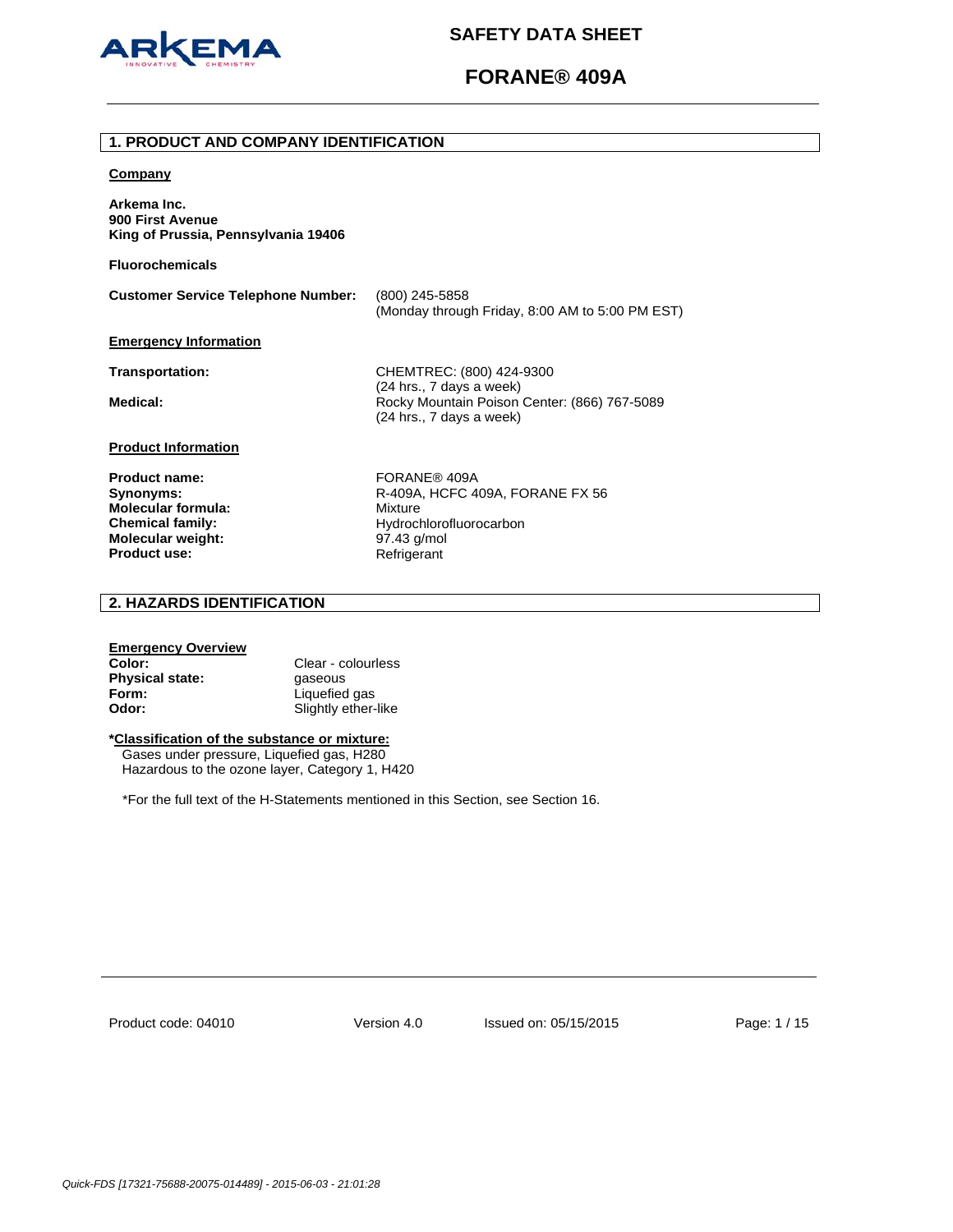

# **FORANE® 409A**

#### **GHS-Labelling**



#### **Hazard statements:**

H280 : Contains gas under pressure; may explode if heated.

H420 : Harms public health and the environment by destroying ozone in the upper atmosphere.

#### **Supplemental Hazard Statements:**

Overheating or overpressurizing may cause gas release or violent cylinder bursting. May decompose on contact with flames or extremely hot metal surfaces to produce toxic and corrosive products. May cause frostbite. May cause headache, nausea, dizziness, drowsiness, loss of consciousness. May cause cardiac sensitization/cardiac arrhythmia. May displace oxygen and cause rapid suffocation.

## **Precautionary statements:**

#### **Storage:**

P403 : Store in a well-ventilated place. P410 : Protect from sunlight.

#### **Disposal:**

P502 : Refer to manufacturer/ supplier for information on recovery/ recycling.

### **Supplemental information:**

### **Potential Health Effects:**

Liquid : Contact with liquid or refrigerated gas can cause cold burns and frostbite. Vapor: Vapor is heavier than air and can cause suffocation by reducing oxygen available for breathing. If inhaled: Central nervous system effects: headache, nausea, dizziness, drowsiness, loss of consciousness. Stress induced heart effects: Inhalation may cause an increase in the sensitivity of the heart to adrenaline, which could result in irregular or rapid heartbeats and reduced heart function.

### **Medical conditions aggravated by overexposure:**

Heart disease or compromised heart function.

## **3. COMPOSITION/INFORMATION ON INGREDIENTS**

Product code: 04010

Version 4.0 Issued on: 05/15/2015 Page: 2 / 15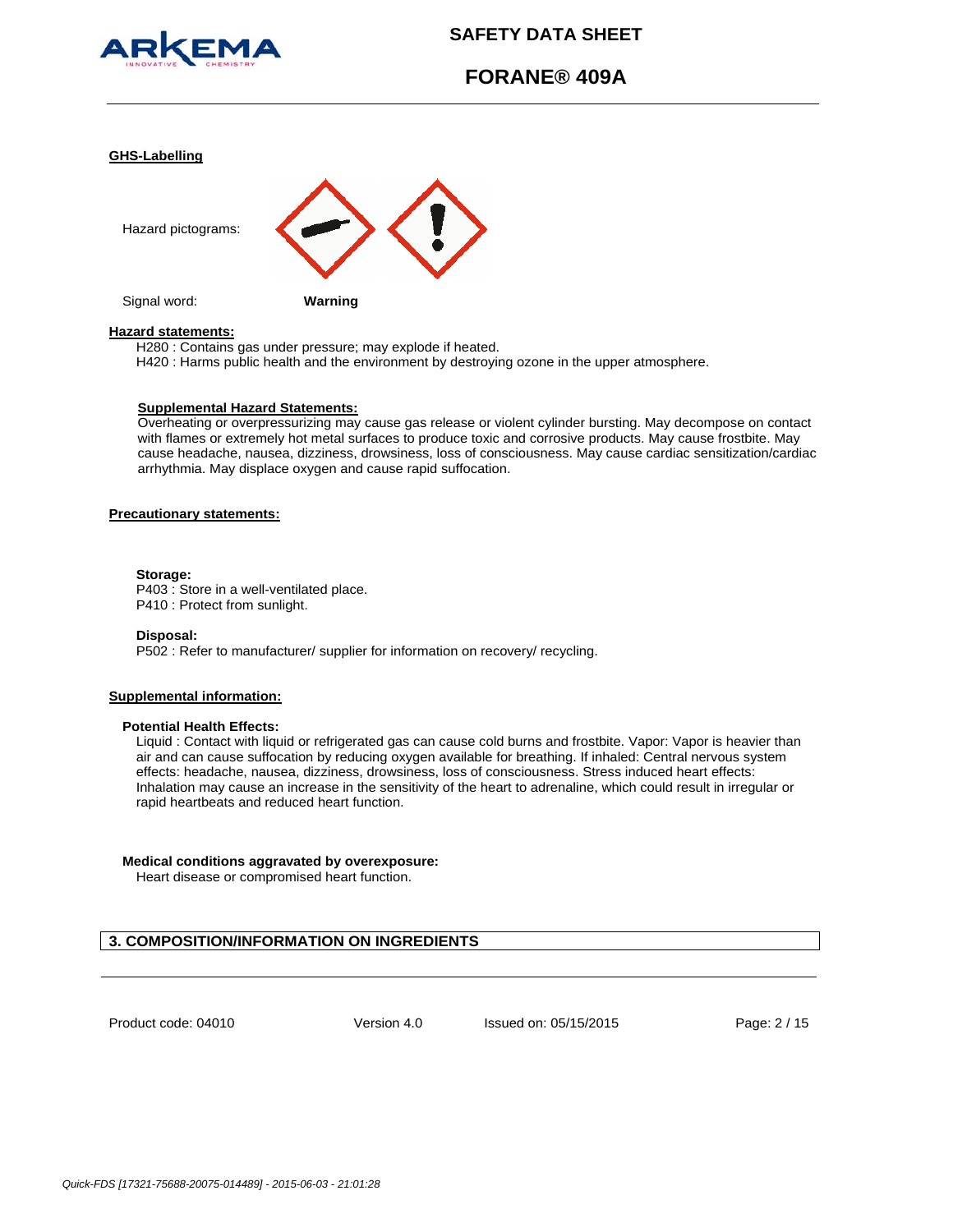

# **FORANE® 409A**

| <b>Chemical Name</b>                  | CAS-No.   | Wt/Wt | <b>GHS Classification**</b>         |
|---------------------------------------|-----------|-------|-------------------------------------|
| Methane, chlorodifluoro-              | 75-45-6   | 60 %  | H <sub>280</sub> , H <sub>420</sub> |
| Ethane, 2-chloro-1,1,1,2-tetrafluoro- | 2837-89-0 | 25 %  | H <sub>280</sub> , H <sub>420</sub> |
| Ethane, 1-chloro-1,1-difluoro-        | 75-68-3   | 15 %  | H220, H280, H420, H412              |

\*\*For the full text of the H-Statements mentioned in this Section, see Section 16.

## **4. FIRST AID MEASURES**

### **Inhalation:**

If inhaled, remove victim to fresh air. If not breathing, give artificial respiration. If breathing is difficult, give oxygen. Get medical attention.

#### **Skin:**

If on skin, flush exposed skin with lukewarm water (not hot), or use other means to warm skin slowly. Get medical attention if frostbitten by liquid or if irritation occurs. Remove contaminated clothing and shoes. Wash clothing before reuse. Thoroughly clean shoes before reuse.

#### **Eyes:**

Immediately flush eye(s) with plenty of water.

#### **Ingestion:**

Ingestion is not applicable - product is a gas at ambient temperatures.

#### **Notes to physician:**

Do not give drugs from adrenaline-ephedrine group.

## **5. FIREFIGHTING MEASURES**

#### **Extinguishing media (suitable):**

Use extinguishing media appropriate to surrounding fire conditions.

#### **Protective equipment:**

Fire fighters and others who may be exposed to products of combustion should wear full fire fighting turn out gear (full Bunker Gear) and self-contained breathing apparatus (pressure demand / NIOSH approved or equivalent).

## **Further firefighting advice:**

Product code: 04010

Version 4.0 Issued on: 05/15/2015 Page: 3 / 15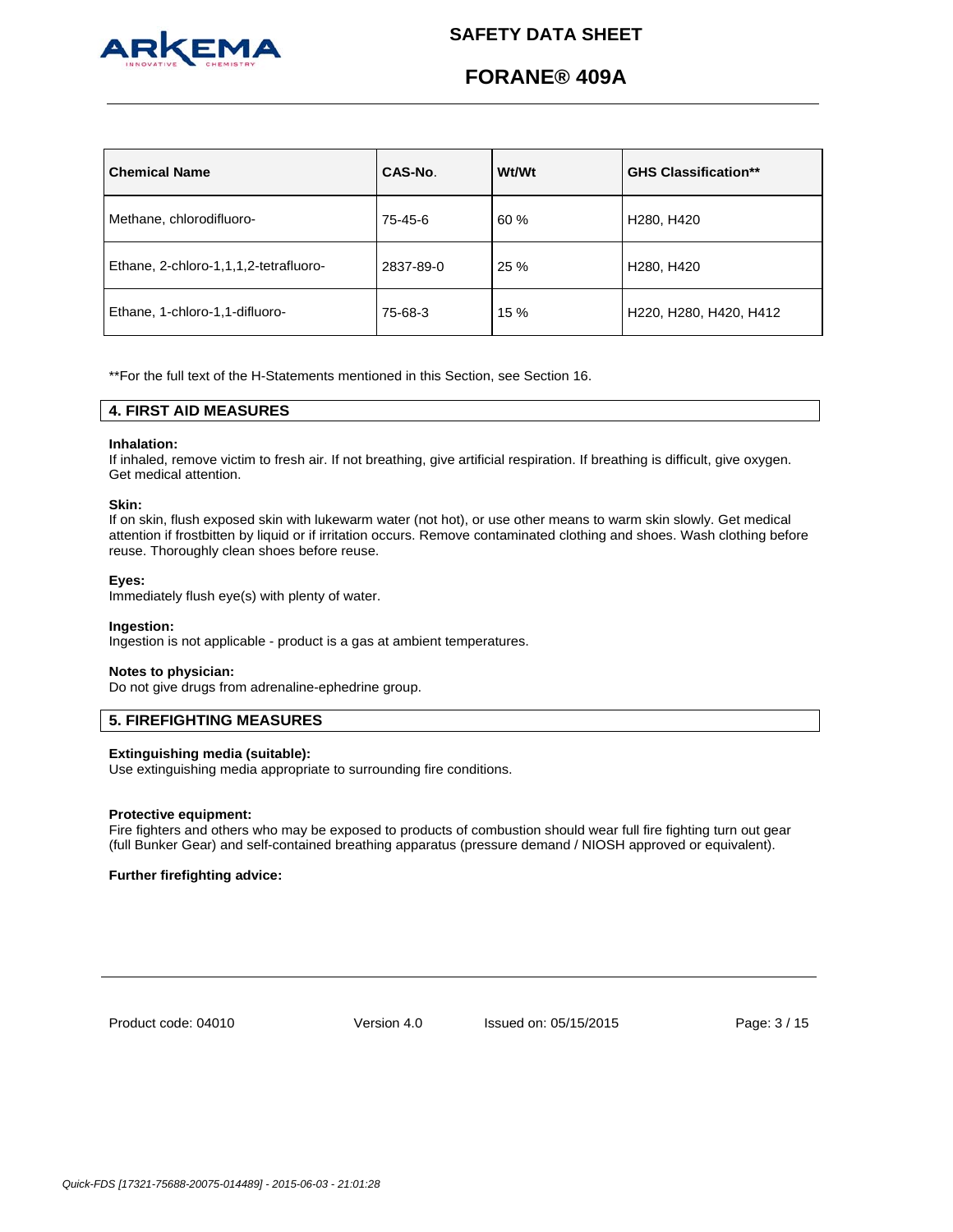



**FORANE® 409A**

Stop the flow of gas if possible. Water mist should be used to reduce vapor concentrations in air. Cool closed containers exposed to fire with water spray. Closed containers of this material may explode when subjected to heat from surrounding fire. After a fire, wait until the material has cooled to room temperature before initiating clean-up activities. Fire fighting equipment should be thoroughly decontaminated after use. **Fire and explosion hazards:** May decompose on contact with flames or extremely hot metal surfaces to produce toxic and corrosive products. Liquid and gas under pressure, overheating or overpressurizing may cause gas release and/or violent cylinder bursting. Container may explode if heated due to resulting pressure rise. Some mixtures of HCFCs and/or HFCs, and air or oxygen may be combustible if pressurized and exposed to extreme heat or flame. When burned, the following hazardous products of combustion can occur: hydrofluoric acid hydrochloric acid Carbon oxides Carbonyl halides

## **6. ACCIDENTAL RELEASE MEASURES**

Fight fire with large amounts of water from a safe distance.

## **In case of spill or leak:**

Prevent further leakage or spillage if you can do so without risk. Evacuate area of all unnecessary personnel. Eliminate all ignition sources. Use Halogen leak detector or other suitable means to locate leaks or check atmosphere. Keep upwind. Evacuate enclosed spaces and disperse gas with floor-level forced-air ventilation. Avoid breathing leaked material. Consult a regulatory specialist to determine appropriate state or local reporting requirements, for assistance in waste characterization and/or hazardous waste disposal and other requirements listed in pertinent environmental permits.

## **7. HANDLING AND STORAGE**

## **Handling**

**General information on handling:**  Avoid breathing gas. Avoid contact with skin, eyes and clothing. Keep away from heat, sparks and flames. Wear cold-insulating gloves/face shield/eye protection. Keep container closed. Use only with adequate ventilation. Use equipment rated for cylinder pressure. Use a backflow preventative device in piping. Wash thoroughly after handling. Do NOT change or force fit connections. Close valve after each use and when empty. Do not enter confined spaces unless adequately ventilated. DO NOT CUT, DRILL, GRIND, OR WELD ON OR NEAR THIS CONTAINER. Emptied container retains vapor and product residue. Improper disposal or reuse of this container may be dangerous and/or illegal.

Product code: 04010

Version 4.0 Issued on: 05/15/2015 Page: 4 / 15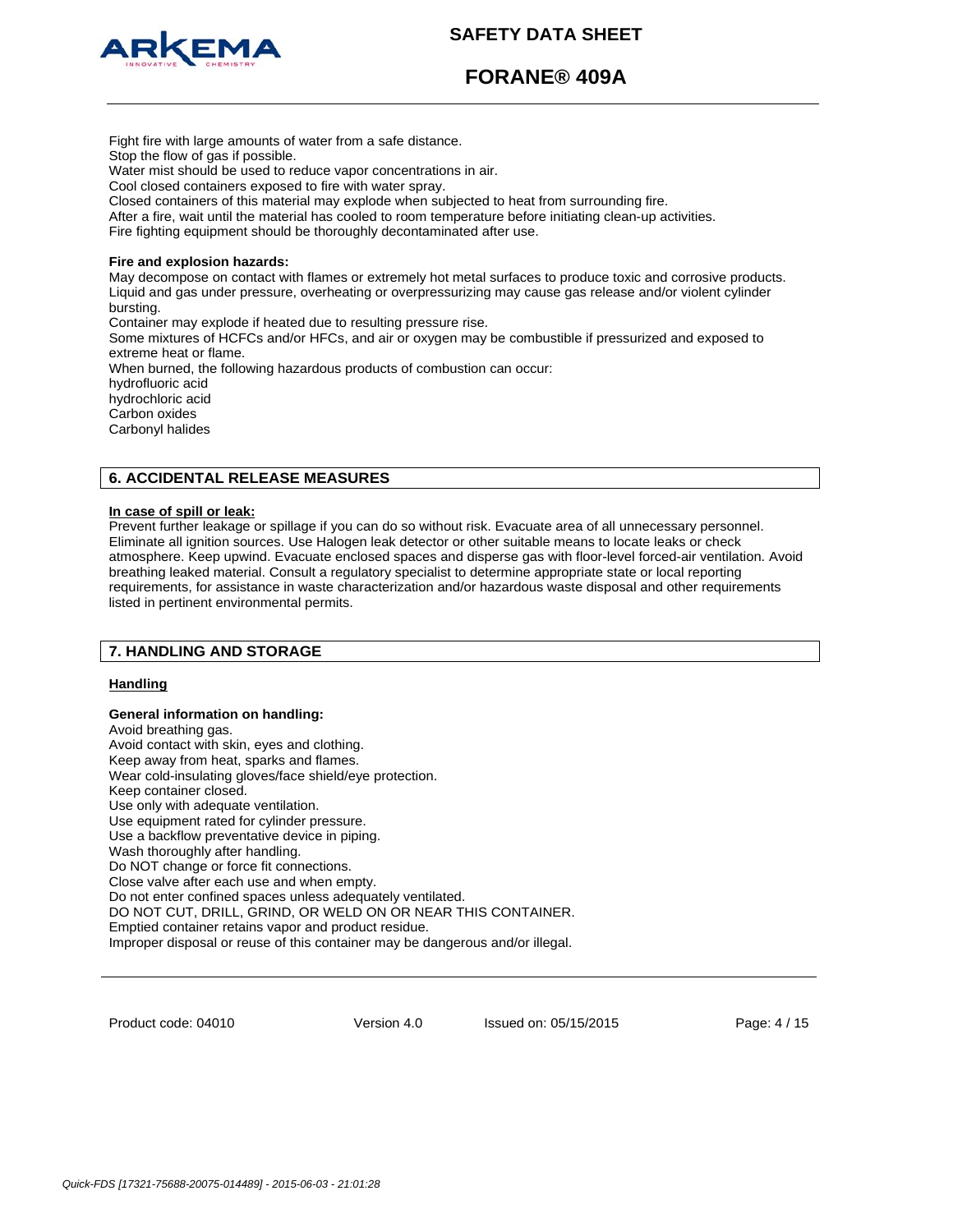

# **FORANE® 409A**

## **Storage**

#### **General information on storage conditions:**

Keep away from direct sunlight. Keep cylinders restrained. Store in cool, dry, well ventilated area away from sources of ignition such as flame, sparks and static electricity.

#### **Storage stability – Remarks:**

Do not apply direct flame to cylinder. Do not store cylinder in direct sun or expose it to heat above 120 F (48.9 C.). Do not drop or refill this cylinder.

# **Storage incompatibility – General:**

Store separate from:

Finely divided metals (aluminium, magnesium, zinc...)

Strong bases

Alkali metals

Alkaline earth metals

Strong oxidizing agents

#### **Temperature tolerance – Do not store above:** 118 °F (48 °C)

## **8. EXPOSURE CONTROLS/PERSONAL PROTECTION**

#### **Airborne Exposure Guidelines:**

### **Methane, chlorodifluoro- (75-45-6)**

US. ACGIH Threshold Limit Values

Time weighted average 1,000 ppm

## **Ethane, 2-chloro-1,1,1,2-tetrafluoro- (2837-89-0)**

US. OARS. WEELs Workplace Environmental Exposure Level Guide

Time weighted average 1,000 ppm

**Remarks:** Listed

#### **Ethane, 1-chloro-1,1-difluoro- (75-68-3)**

US. OARS. WEELs Workplace Environmental Exposure Level Guide

| Time weighted average | 1,000 ppm (4,100 mg/m3) |
|-----------------------|-------------------------|
|-----------------------|-------------------------|

**Remarks:** Listed

Only those components with exposure limits are printed in this section. Limits with skin contact designation above have skin contact effect. Air sampling alone is insufficient to accurately quantitate exposure. Measures to prevent significant cutaneous absorption may be required. Limits with a sensitizer designation above mean that exposure to this material may cause allergic reactions.

Product code: 04010

Version 4.0 Issued on: 05/15/2015 Page: 5 / 15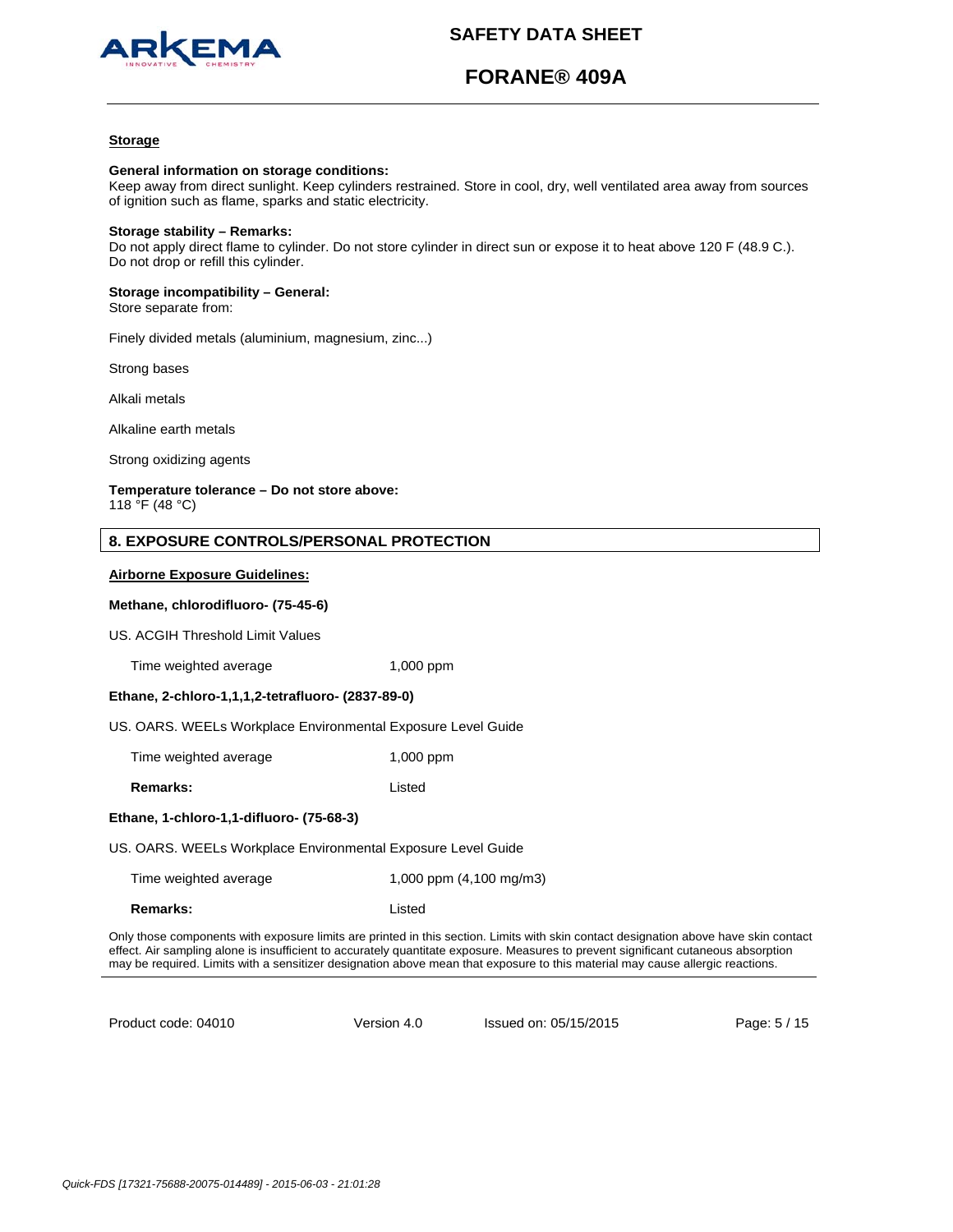

# **FORANE® 409A**

#### **Engineering controls:**

Investigate engineering techniques to reduce exposures below airborne exposure limits or to otherwise reduce exposures. Provide ventilation if necessary to minimize exposures or to control exposure levels to below airborne exposure limits (if applicable see above).If practical, use local mechanical exhaust ventilation at sources of air contamination such as open process equipment.

Monitor carbon monoxide and oxygen levels in tanks and enclosed spaces.Consult ACGIH ventilation manual, NFPA Standard 91 and NFPA Standard 654 for design of exhaust system and safe handling.

#### **Respiratory protection:**

Avoid breathing gas. Where airborne exposure is likely or airborne exposure limits are exceeded (if applicable, see above), use NIOSH approved respiratory protection equipment appropriate to the material and/or its components (full facepiece recommended). Consult respirator manufacturer to determine appropriate type equipment for a given application. Observe respirator use limitations specified by NIOSH or the manufacturer. For emergency and other conditions where there may be a potential for significant exposure or where exposure limit may be significantly exceeded, use an approved full face positive-pressure, self-contained breathing apparatus or positive-pressure airline with auxiliary self-contained air supply. Respiratory protection programs must comply with 29 CFR § 1910.134.

### **Skin protection:**

Wear appropriate chemical resistant protective clothing and chemical resistant gloves to prevent skin contact. Consult glove manufacturer to determine appropriate type glove material for given application. Rinse immediately if skin is contaminated. Wash contaminated clothing and clean protective equipment before reuse. Wash thoroughly after handling.

#### **Eye protection:**

Use good industrial practice to avoid eye contact.

|                                      | 9. PHYSICAL AND CHEMICAL PROPERTIES |  |  |
|--------------------------------------|-------------------------------------|--|--|
| Color:<br><b>Physical state:</b>     | Clear - colourless<br>gaseous       |  |  |
| Form:                                | Liquefied gas                       |  |  |
| Odor:                                | Slightly ether-like                 |  |  |
| Odor threshold:                      | No data available                   |  |  |
| <b>Flash point</b>                   | Not applicable                      |  |  |
| <b>Auto-ignition</b><br>temperature: | not determined                      |  |  |
| Lower flammable limit<br>$(LFL)$ :   | None.                               |  |  |
|                                      |                                     |  |  |

Product code: 04010

Version 4.0 Issued on: 05/15/2015 Page: 6 / 15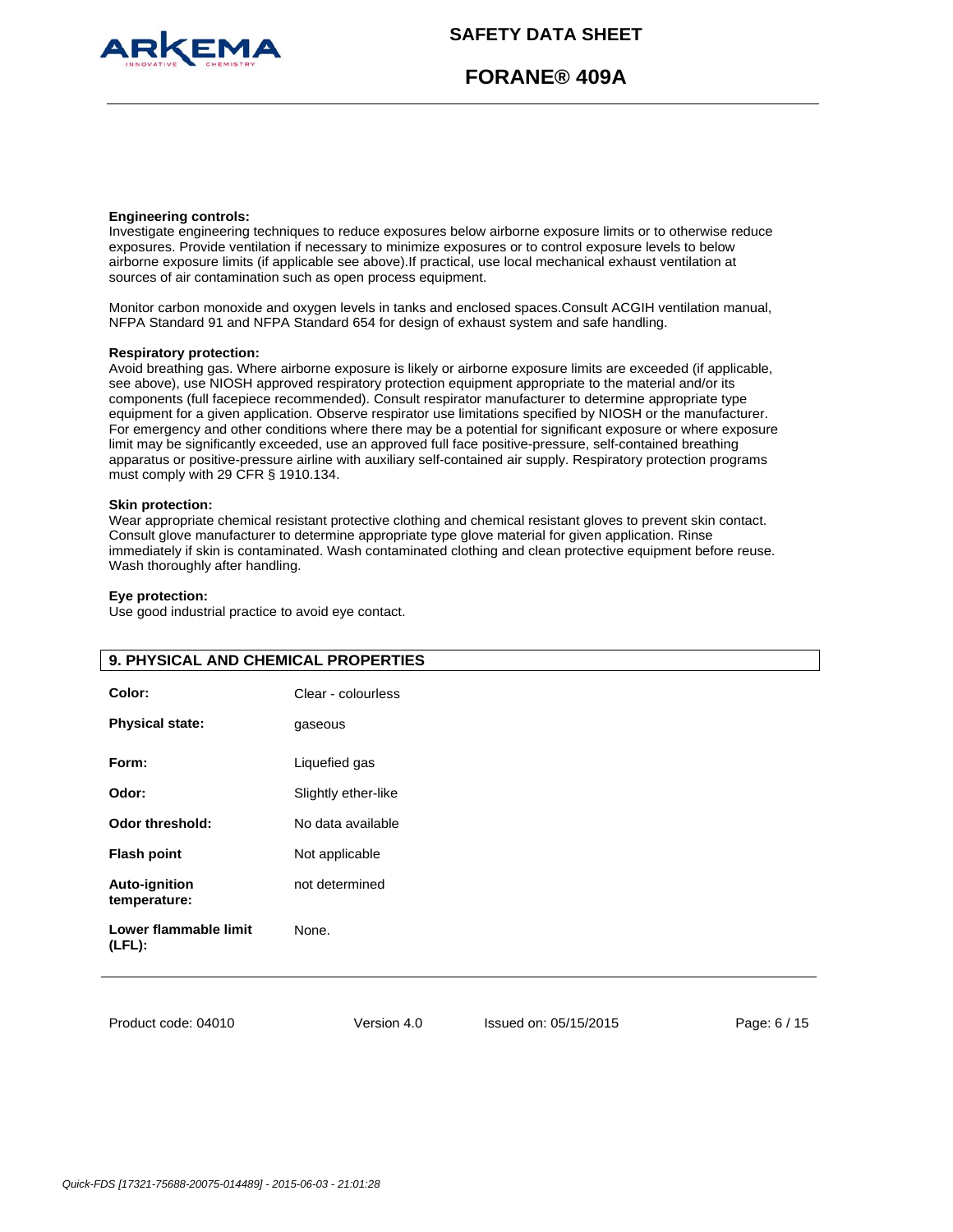

# **FORANE® 409A**

| <b>Upper flammable limit</b><br>$(UFL)$ :      | None.                               |
|------------------------------------------------|-------------------------------------|
| pH:                                            | Not applicable                      |
| Density:                                       | not determined                      |
| <b>Specific Gravity (Relative</b><br>density): | 1.21 (77 °F( $25$ °C))              |
| Vapor pressure:                                | 5,388 mmHg (70.0 °F (21.1 °C))      |
| Vapor density:                                 | 3.38 kg/m3                          |
| <b>Boiling point/boiling</b><br>range:         | $-24$ °F ( $-31$ °C)                |
| <b>Freezing point:</b>                         | not determined                      |
| <b>Melting point:</b>                          | not determined                      |
| <b>Evaporation rate:</b>                       | No data available                   |
| <b>Solubility in water:</b>                    | negligible                          |
| % Volatiles:                                   | 100 %                               |
| <b>Molecular weight:</b>                       | 97.43 g/mol                         |
| <b>Oil/water partition</b><br>coefficient:     | No data available                   |
| <b>Thermal decomposition</b>                   | No data available                   |
| Flammability:                                  | See GHS Classification in Section 2 |

## **10. STABILITY AND REACTIVITY**

## **Stability:**

This material is chemically stable under normal and anticipated storage, handling and processing conditions.

### **Materials to avoid:**

Alkaline earth metals Strong oxidizing agents Finely divided metals (aluminium, magnesium, zinc...) Alkali metals Strong bases

### **Conditions / hazards to avoid:**  Heat

### **Hazardous decomposition products:**

Thermal decomposition giving toxic and corrosive products :

Product code: 04010

Version 4.0 Issued on: 05/15/2015 Page: 7 / 15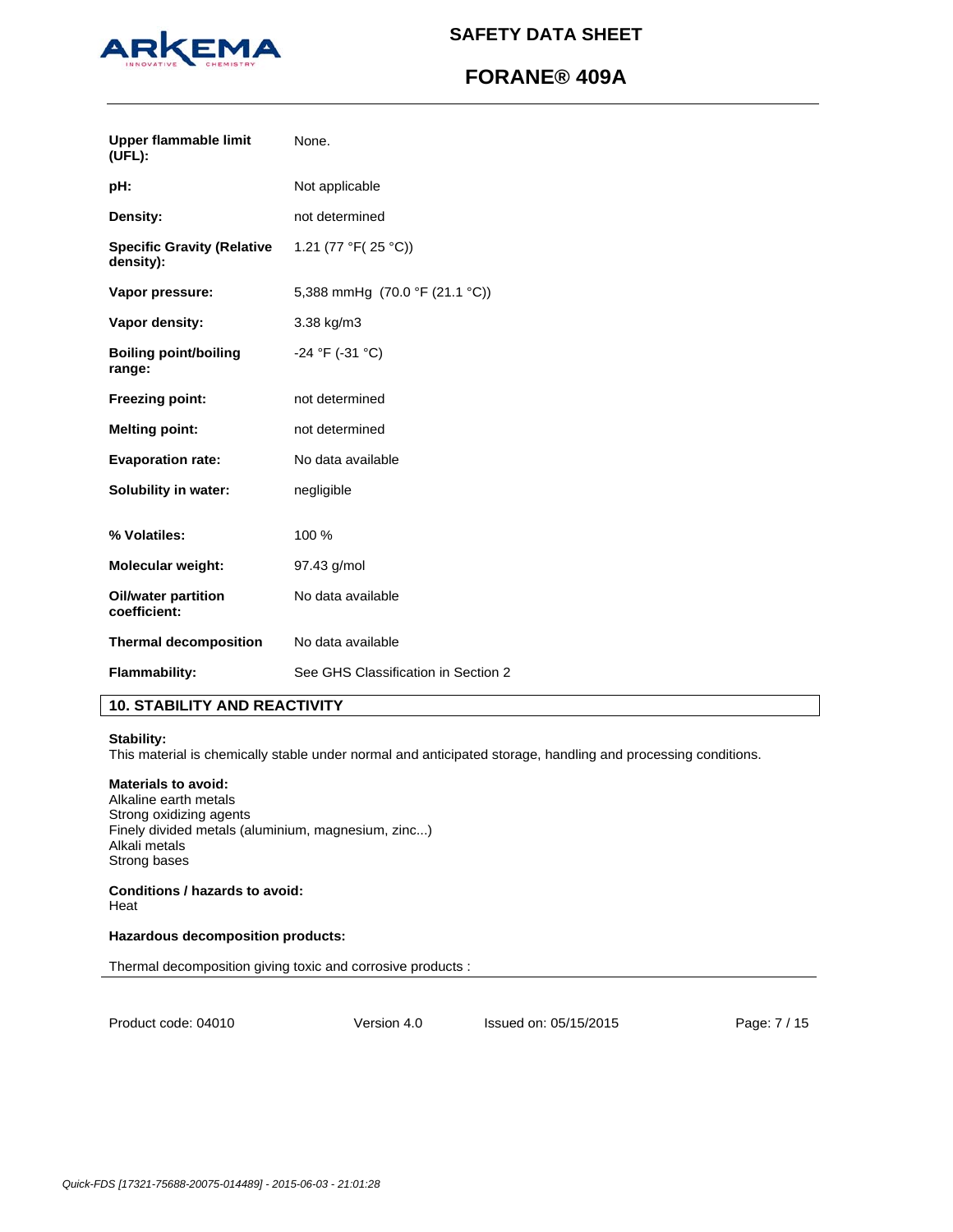

# **FORANE® 409A**

Hydrogen fluoride hydrochloric acid Carbonyl halides Carbon oxides

## **11. TOXICOLOGICAL INFORMATION**

Data on this material and/or its components are summarized below.

### **Data for Methane, chlorodifluoro- (75-45-6)**

#### **Acute toxicity**

#### **Inhalation:**

Practically nontoxic. (Rat) 4 h LC50 220000 ppm. (Gas)

#### **Skin Irritation:**

Practically non-irritating. (Rabbit) (Rapid evaporation of the liquid may cause frostbite.)

### **Eye Irritation:**

Causes mild eye irritation. (Rabbit) (30 s) signs: Rapid evaporation of the liquid may cause frostbite (gas spray)

#### **Sensitization:**

Causes cardiac sensitization. (dog, rat, mouse, rabbit and monkey) irregular heart beat, rapid heart beat, in some cases, sudden death

#### **Skin Sensitization:**

Not a sensitizer. Repeated skin exposure. (Guinea pig) No skin allergy was observed

#### **Repeated dose toxicity**

Chronic inhalation administration to rat, mouse / No adverse systemic effects reported.

Chronic oral administration to Rat / No adverse systemic effects reported.

#### **Carcinogenicity**

Chronic inhalation administration to mice / signs: No increase in tumor incidence was reported.

Chronic inhalation administration to female rat / signs: No increase in tumor incidence was reported.

Chronic inhalation administration to male rat / affected organ(s): salivary gland / signs: Increased incidence of tumors was reported.

#### **Genotoxicity**

## **Assessment in Vitro:**

Genetic changes were observed in laboratory tests using: bacteria

No genetic changes were observed in laboratory tests using: animal cells, yeast

Product code: 04010

Version 4.0 Issued on: 05/15/2015 Page: 8 / 15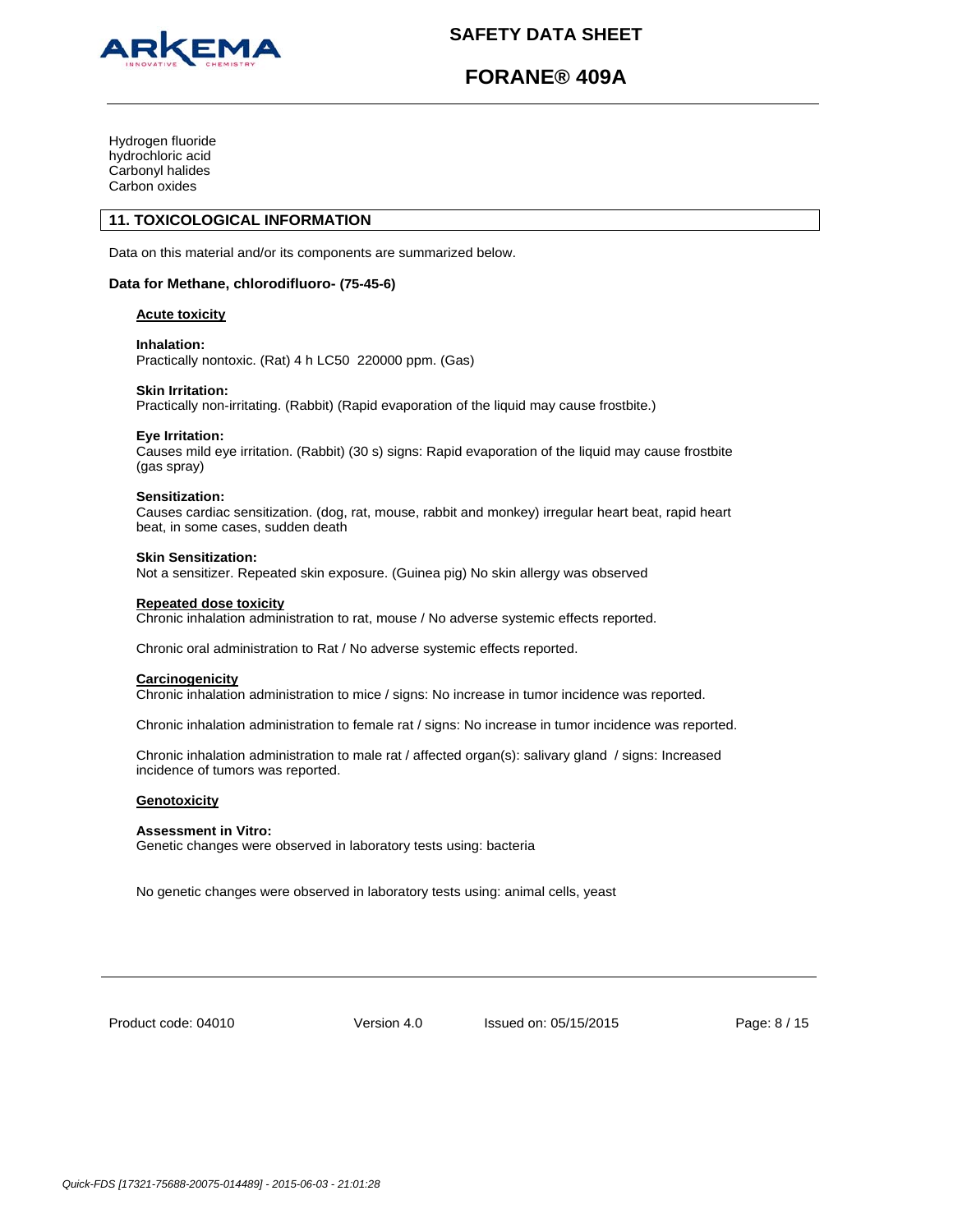

# **FORANE® 409A**

### **Genotoxicity**

**Assessment in Vivo:** No genetic changes were observed in laboratory tests using: mice

#### **Developmental toxicity**

Exposure during pregnancy. inhalation (Rat) / Birth defects were observed. (eye) Exposure during pregnancy. inhalation (Rabbit) / No birth defects were observed.

#### **Reproductive effects**

Reproduction test. inhalation (rat and mouse) / No toxicity to reproduction / (males)

## **Human experience**

**Inhalation:** Lung: Asphyxia, suffocation.

Heart: Palpitation. (based on reports of occupational exposure to workers)

## **Human experience**

**Skin contact:** Skin: irritation, redness, swelling. (repeated or prolonged exposure)

## **Data for Ethane, 2-chloro-1,1,1,2-tetrafluoro- (2837-89-0)**

## **Acute toxicity**

#### **Inhalation:**

Practically nontoxic. (Rat) 4 h LC50 between 230000 - 300000 ppm. signs: anesthetic effects

Signs/effects reported after acute exposure (dog, mouse) anesthetic effects

### **Sensitization:**

Causes cardiac sensitization. Inhalation. (Dog) Stress induced heart effects: irregular heart beat, rapid heart beat, in some cases, sudden death (Reaction may occur in response to stress (natural adrenaline release) or administration of epinephrine.)

## **Repeated dose toxicity**

Subchronic inhalation administration to rat, mouse / affected organ(s): central nervous system / signs: blood chemistry changes

#### **Carcinogenicity**

Chronic inhalation administration to Rat / signs: No increase in tumor incidence was reported.

## **Genotoxicity**

## **Assessment in Vitro:**

No genetic changes were observed in laboratory tests using: bacteria, yeast, animal cells, human cells

## **Genotoxicity**

**Assessment in Vivo:** No genetic changes were observed in laboratory tests using: mice

## **Developmental toxicity**

Product code: 04010

Version 4.0 Issued on: 05/15/2015 Page: 9 / 15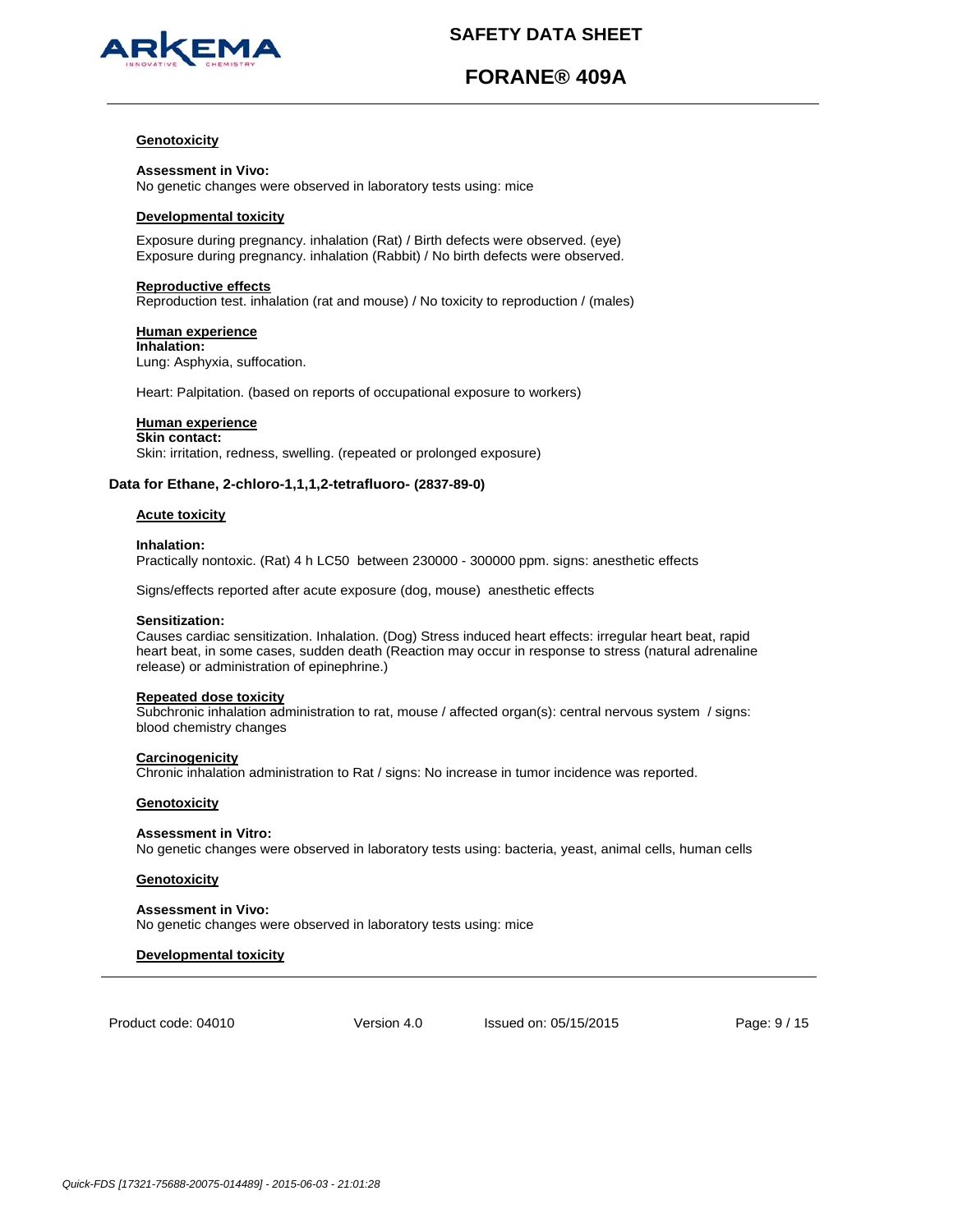

# **FORANE® 409A**

Exposure during pregnancy. inhalation (rat and rabbit) / No birth defects were observed. (at doses that produce effects in mothers)

## **Reproductive effects**

Repeated administration. inhalation (Rat) / Did not cause damage to the reproductive organs.

### **Data for Ethane, 1-chloro-1,1-difluoro- (75-68-3)**

## **Acute toxicity**

## **Inhalation:**

Practically nontoxic. (rat) 6 h LC50 > 400000 ppm. signs: respiratory irritation (Gas)

Practically nontoxic. (rat) 4 h ALC  $\sim$  128000 ppm. (Gas)

#### **Eye Irritation:**

Causes mild eye irritation. (rabbit) (liquid)

#### **Sensitization:**

Causes cardiac sensitization. Inhalation. (dog) irregular heart beat, rapid heart beat, in some cases, sudden death (Reaction may occur in response to stress (natural adrenaline release) or administration of epinephrine.)

#### **Repeated dose toxicity**

Repeated inhalation administration to rat and dog / No adverse systemic effects reported.

#### **Carcinogenicity**

Chronic inhalation administration to rat / signs: No increase in tumor incidence was reported.

#### **Genotoxicity**

#### **Assessment in Vitro:**

Both positive and negative responses for genetic changes were observed in laboratory tests using: bacteria, animal cells

#### **Genotoxicity**

#### **Assessment in Vivo:**

No genetic changes were observed in laboratory tests using: rats

#### **Developmental toxicity**

Exposure during pregnancy. Inhalation (rat) / No birth defects were observed.

#### **Reproductive effects**

Repeated administration. Inhalation (rat, dog) / Did not cause damage to the reproductive organs. Exposure prior to mating. Inhalation (mouse) / No toxicity to reproduction. / (males)

### **12. ECOLOGICAL INFORMATION**

### **Chemical Fate and Pathway**

Data on this material and/or its components are summarized below.

#### **Data for Methane, chlorodifluoro- (75-45-6)**

Product code: 04010

Version 4.0 Issued on: 05/15/2015 Page: 10 / 15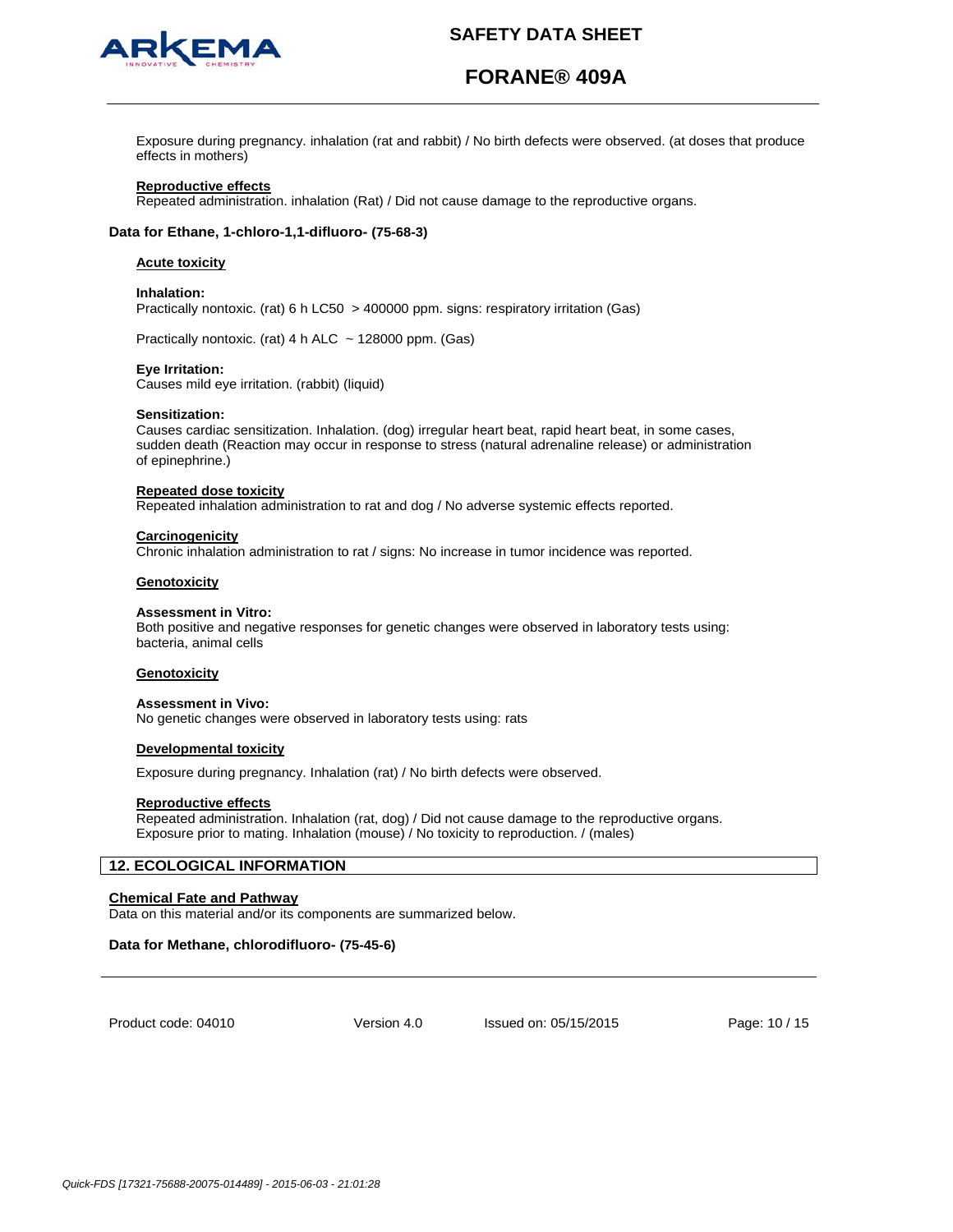

# **FORANE® 409A**

# **Biodegradation:**

Not readily biodegradable. (28 d) biodegradation 0 %

### **Octanol Water Partition Coefficient:**  log Pow = 1.08 (Practically no potential to bioaccumulate.)

## **Photodegradation:**

Half-life direct photolysis:  $= 8.4 y$ 

### **Mobility and Distribution in the Environment:**  Moderate adsorption / Log Koc = 1.8

**Global Warming Potential:**  GWP 1,810 (Global warming potential with respect to CO2 (time horizon 100 years)) GWP 0.33 (Halocarbon global warming potential; HGWP; (R-11 = 1))

## **Ozone Depletion Potential:**

ODP 0.055 (Ozone depletion potential; ODP; (R-11 = 1))

## **Data for Ethane, 2-chloro-1,1,1,2-tetrafluoro- (2837-89-0)**

#### **Biodegradation:** Not readily biodegradable. (28 d) biodegradation 2 - 5 %

# **Octanol Water Partition Coefficient:**

log Pow = 1.9 - 2.0

## **Global Warming Potential:**

GWP 470 (Global warming potential with respect to CO2 (time horizon 100 years))

## **Ozone Depletion Potential:**

ODP 0.02 (Ozone depletion potential; ODP; (R-11 = 1))

## **Data for Ethane, 1-chloro-1,1-difluoro- (75-68-3)**

## **Biodegradation:**

Not readily biodegradable. (20 d) biodegradation 5.60 %

## **Octanol Water Partition Coefficient:**

log Pow = 1.64 - 2.05 (calculated)

## **Photodegradation:**

Half-life direct photolysis: = 12.8 d

## **Global Warming Potential:**

GWP 0.42 (Halocarbon global warming potential; HGWP; (R-11 = 1)) GWP 1,800 (Global warming potential with respect to CO2 (time horizon 100 years))

## **Ozone Depletion Potential:**

ODP 0.065 (Ozone depletion potential; ODP; (R-11 = 1))

## **Ecotoxicology**

Data on this material and/or its components are summarized below.

Product code: 04010

Version 4.0 Issued on: 05/15/2015 Page: 11 / 15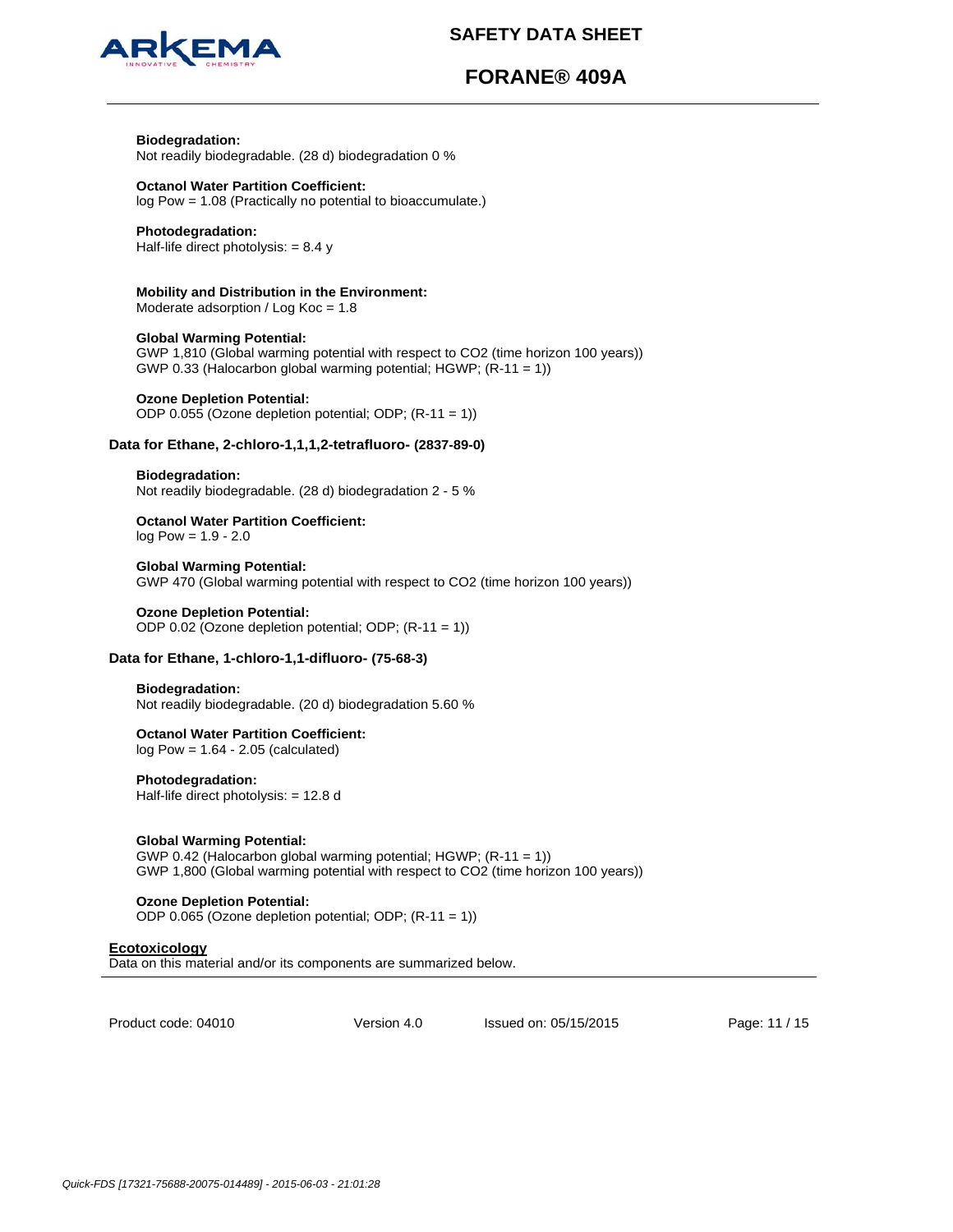

# **FORANE® 409A**

#### **Data for Methane, chlorodifluoro- (75-45-6)**

#### **Aquatic toxicity data:**

Practically nontoxic. Brachydanio rerio (zebrafish) 96 h LC50 = 777 mg/l

### **Aquatic invertebrates:**

Practically nontoxic. Daphnia magna (Water flea) 48 h EC50 = 433 mg/l

#### **Microorganisms:**

Bacteria 24 h Toxicity threshold > 400 mg/l (under anaerobic conditions)

## **Data for Ethane, 1-chloro-1,1-difluoro- (75-68-3)**

#### **Aquatic toxicity data:**

Practically nontoxic. Poecilia reticulata (guppy) 96 h LC50 = 220 mg/l

#### **Aquatic invertebrates:**

Practically nontoxic. Daphnia magna (Water flea) 48 h EC50 = 160 mg/l

## **13. DISPOSAL CONSIDERATIONS**

#### **Waste disposal:**

Do not vent the container contents, or product residuals, to the atmosphere. Recover and reclaim unused contents or residuals as appropriate. Recovered/reclaimed product can be returned to an approved certified reclaimer or back to the seller depending on the material. Completely emptied disposable containers can be disposed of as recyclable steel. Returnable cylinders must be returned to seller. Dispose of in accordance with federal, state and local regulations. Consult a regulatory specialist to determine appropriate state or local reporting requirements, for assistance in waste characterization and/or hazardous waste disposal and other requirements listed in pertinent environmental permits. Note: Chemical additions to, processing of, or otherwise altering this material may make this waste management information incomplete, inaccurate, or otherwise inappropriate. Furthermore, state and local waste disposal requirements may be more restrictive or otherwise different from federal laws and regulations.

## **14. TRANSPORT INFORMATION**

## **US Department of Transportation (DOT)**

| <b>UN Number</b>     | 3163                                                   |
|----------------------|--------------------------------------------------------|
| Proper shipping name | Liquefied gas, n.o.s.                                  |
| Technical name       | : (Chlorodifluoromethane, 1-CHLORO-1,1-DIFLUOROETHANE) |
| Class                | : 2.2                                                  |
| Marine pollutant     | no                                                     |
| .                    |                                                        |

#### **International Maritime Dangerous Goods Code (IMDG)**

| UN Number<br>Proper shipping name<br>Technical name | $\therefore$ 3163<br>$\pm$ LIQUEFIED GAS, N.O.S.<br>: (CHLORODIFLUOROMETHANE, 1-CHLORO-1,1-<br>DIFLUOROETHANE) |
|-----------------------------------------------------|----------------------------------------------------------------------------------------------------------------|
| Class<br>Marine pollutant                           | : 2.2<br>no                                                                                                    |

Product code: 04010

Version 4.0 Issued on: 05/15/2015 Page: 12 / 15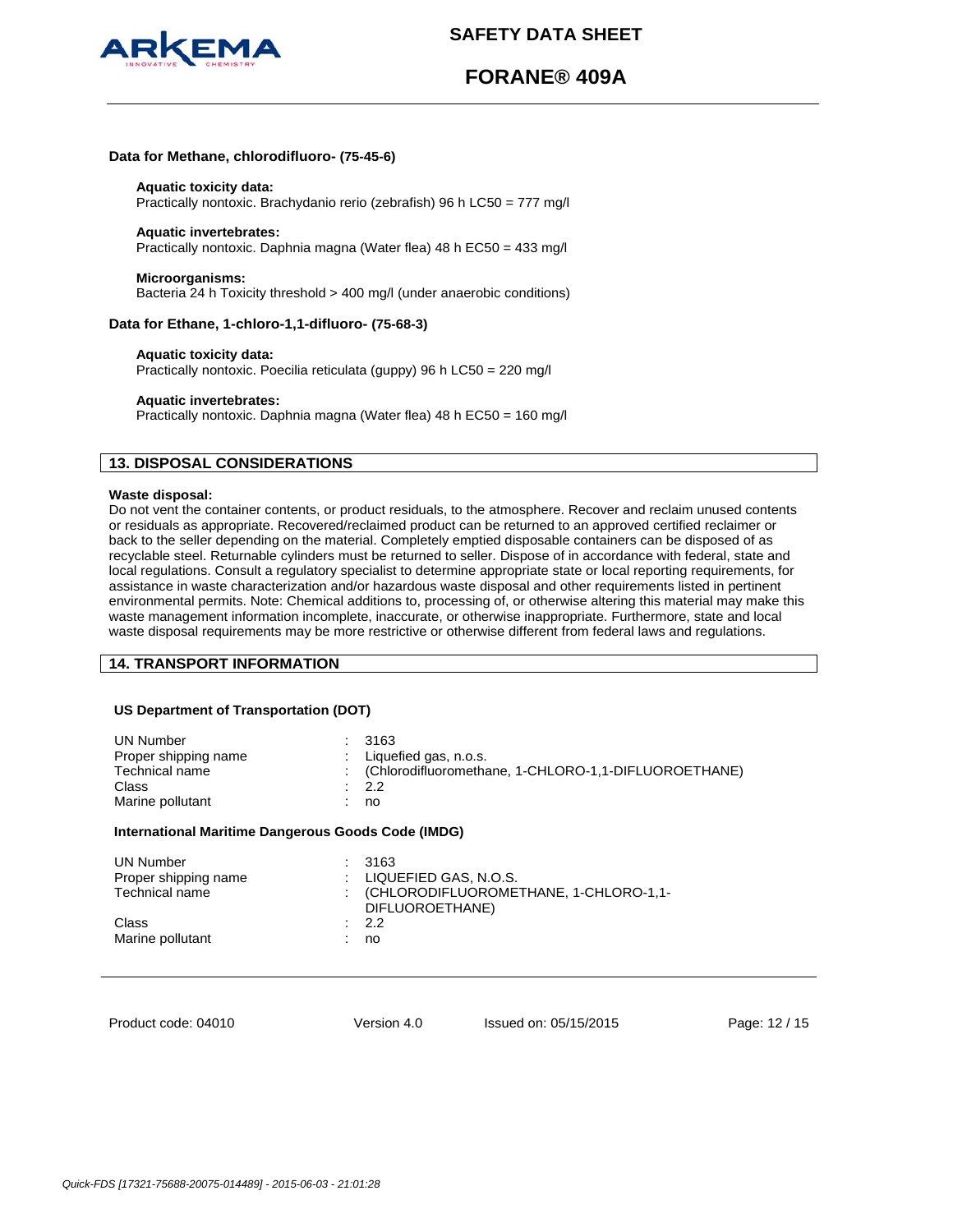

# **FORANE® 409A**

## **15. REGULATORY INFORMATION**

## **Chemical Inventory Status**

| EU. EINECS                                                                              | <b>EINECS</b> | Conforms to                                                      |
|-----------------------------------------------------------------------------------------|---------------|------------------------------------------------------------------|
| US. Toxic Substances Control Act                                                        | TSCA          | The components of this product are all on<br>the TSCA Inventory. |
| Australia. Industrial Chemical (Notification and<br>Assessment) Act                     | <b>AICS</b>   | Conforms to                                                      |
| Canada, Canadian Environmental Protection Act<br>(CEPA). Domestic Substances List (DSL) | <b>DSL</b>    | All components of this product are on the<br>Canadian DSL.       |
| Japan. Kashin-Hou Law List                                                              | ENCS (JP)     | Does not conform                                                 |
| Korea. Existing Chemicals Inventory (KECI)                                              | KECI (KR)     | Conforms to                                                      |
| Japan. ISHL - Inventory of Chemical Substances                                          | ISHL (JP)     | Does not conform                                                 |
| Philippines. The Toxic Substances and Hazardous<br>and Nuclear Waste Control Act        | PICCS (PH)    | Conforms to                                                      |
| China. Inventory of Existing Chemical Substances                                        | IECSC (CN)    | Conforms to                                                      |
|                                                                                         |               |                                                                  |

## **United States – Federal Regulations**

## **SARA Title III – Section 302 Extremely Hazardous Chemicals:**

The components in this product are either not SARA Section 302 regulated or regulated but present in negligible concentrations.

## **SARA Title III - Section 311/312 Hazard Categories:**

Acute Health Hazard, Sudden Release of Pressure Hazard

Product code: 04010

Version 4.0 Issued on: 05/15/2015 Page: 13 / 15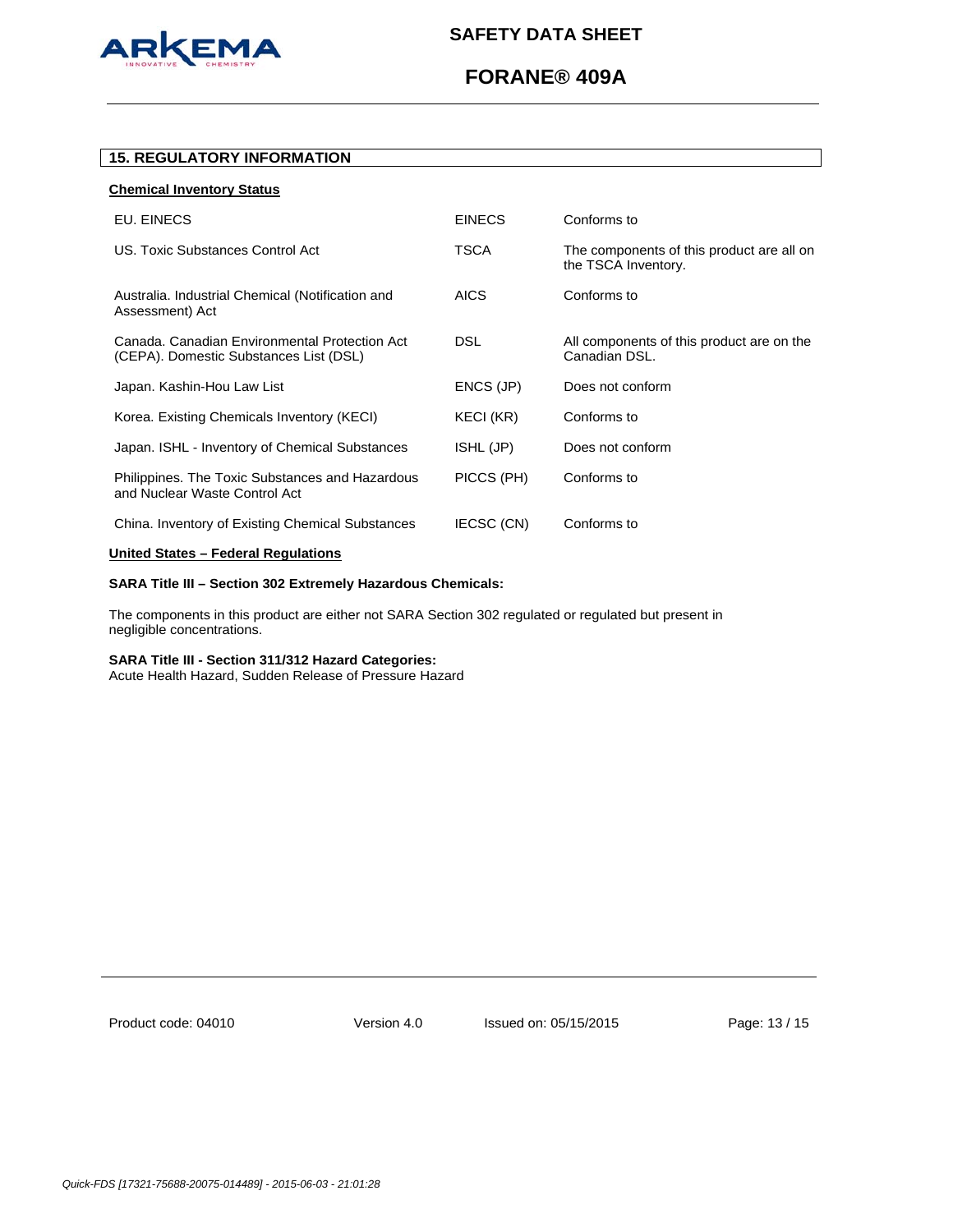

# **FORANE® 409A**

### **SARA Title III – Section 313 Toxic Chemicals:**

The following components are subject to reporting levels established by SARA Title III, Section 313:

| <b>Chemical Name</b>                  | CAS-No.   | De minimis<br>concentration | Reportable threshold:                                                                                           |
|---------------------------------------|-----------|-----------------------------|-----------------------------------------------------------------------------------------------------------------|
| Methane, chlorodifluoro-              | 75-45-6   | $1.0 \%$                    | 25000 lbs (Manufacturing<br>and processing)<br>10000 lbs (Otherwise used<br>(non-<br>manufacturing/processing)) |
| Ethane, 1-chloro-1,1-difluoro-        | 75-68-3   | $1.0 \%$                    | 10000 lbs (Otherwise used<br>(non-<br>manufacturing/processing))<br>25000 lbs (Manufacturing<br>and processing) |
| Ethane, 2-chloro-1,1,1,2-tetrafluoro- | 2837-89-0 | 1.0%                        | 25000 lbs (Manufacturing<br>and processing)<br>10000 lbs (Otherwise used<br>(non-<br>manufacturing/processing)) |

## **Comprehensive Environmental Response, Compensation, and Liability Act (CERCLA) - Reportable Quantity (RQ):**

| <b>Chemical Name</b>           | CAS-No. | Reportable quantity |
|--------------------------------|---------|---------------------|
| Ethane, 1-chloro-1,1-difluoro- | 75-68-3 | 100 lbs             |

## **United States – State Regulations**

### **New Jersey Right to Know**

Chemical Name<br>
Methane, chlorodifluoro-<br>
T5-45-6 Methane, chlorodifluoro-<br>Ethane, 2-chloro-1,1,1,2-tetrafluoro-<br>2837-89-0 Ethane, 2-chloro-1,1,1,2-tetrafluoro-<br>
Ethane, 1-chloro-1,1-difluoro-<br>
75-68-3 Ethane, 1-chloro-1,1-difluoro-

Product code: 04010

Version 4.0 Issued on: 05/15/2015 Page: 14 / 15